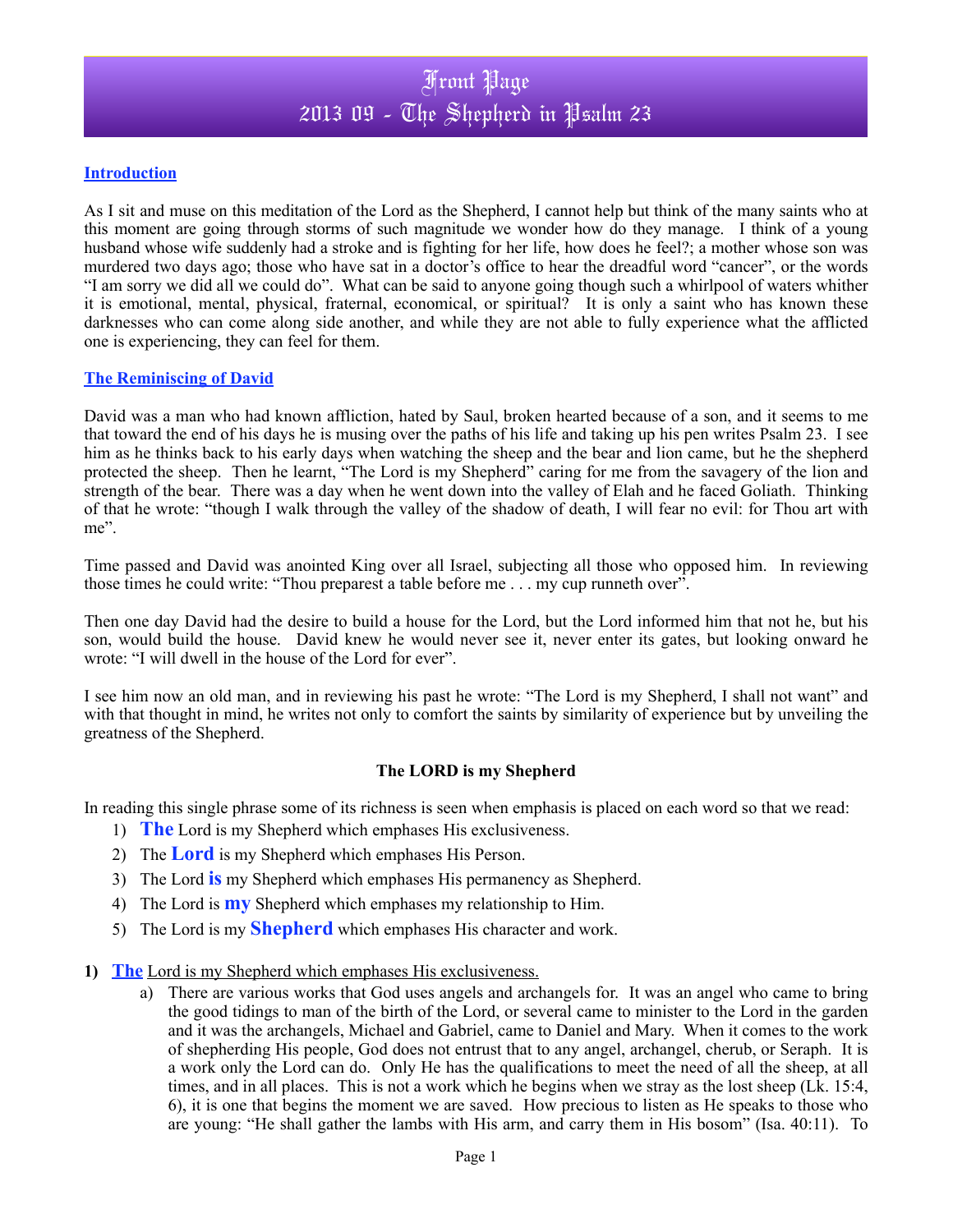the older He says: "Even to your old age I am he; and even to hoar hairs will I carry you . . . I will bear; even I will carry" (Isa. 46:4). He will carry us all the way home, and when we are so tired, He is still there holding us with His arm.

- 2) The **Lord** is my Shepherd which emphases His Person.
	- a) It is noticed that the word LORD is all in capitals. That signifies that on some 99% of the times the word is written that way, it is Jehovah. This is one of the great "trunk names of God for associated with it are a series of other terms.
	- b) This is the name that indicates:
		- i) His Faithfulness "They that know Thy name will put their trust in Thee: for Thou, Jehovah, hast not forsaken them that seek Thee" (Psa. 9:10)
		- ii) He is the covenant keeping God who has the power to fulfill His promises. He promised Abraham He would take his people out of the land of Egypt (Gen. 15:14) and He did it alone showing His supremacy over the military might of Pharaoh, the stubborn willful resistance of Pharaoh and the gods of Egypt (Ex. 6:8; 12:12).
		- iii) It indicates His supreme sovereignty, being able to give permission and prohibition. "Ye shall keep my commandments . . . for I am Jehovah" (Lev. 22:31)
		- iv) It indicates Him as the moral governor and Absolute of the universe. To His people He had them remember: "I am the LORD (Jehovah) which sanctify you". (Lev. 20:8)
		- v) It indicates His immutability. How comforting are the words of Malachi: "I am Jehovah, I change not" (Mal. 3:6). This glorious One is the one "with whom is no variableness, neither shadow of turning" (Jas. l:17), thus He is immutable in Himself, undeviating in His purposes.
		- vi) Such is the greatness of the Lord being Jehovah, when considering Him as my Shepherd I learn that He is also:

| <b>Expression</b>                                  | <b>Reason</b>                        | Reference   |
|----------------------------------------------------|--------------------------------------|-------------|
| The LORD (Jehovah) is my Rock                      | I am secure in Him                   | Psa. 18:2   |
| The LORD (Jehovah) is my Shepherd                  | I am cared by Him                    | Psa. $23:1$ |
| The LORD (Jehovah) is my Light and my<br>Salvation | I can see and am delivered<br>by Him | Psa. $27:1$ |
| The LORD (Jehovah) is my Strength                  | I am empowered by Him                | Psa. 28:7   |
| The LORD (Jehovah) is my defence                   | I am safe in Him                     | Psa. 94:22  |
| The LORD (Jehovah) is thy Keeper                   | I am preserved by Him                | Psa. 121:5  |
| The LORD (Jehovah) is thy Shade                    | I am sheltered by Him                | Psa. 121:5  |

c) Such is the glory of My Shepherd I soon discover I have riches which can only be entered into as we see the expressions it is associated with. These are not all the expressions but only the ones relevant to this meditation.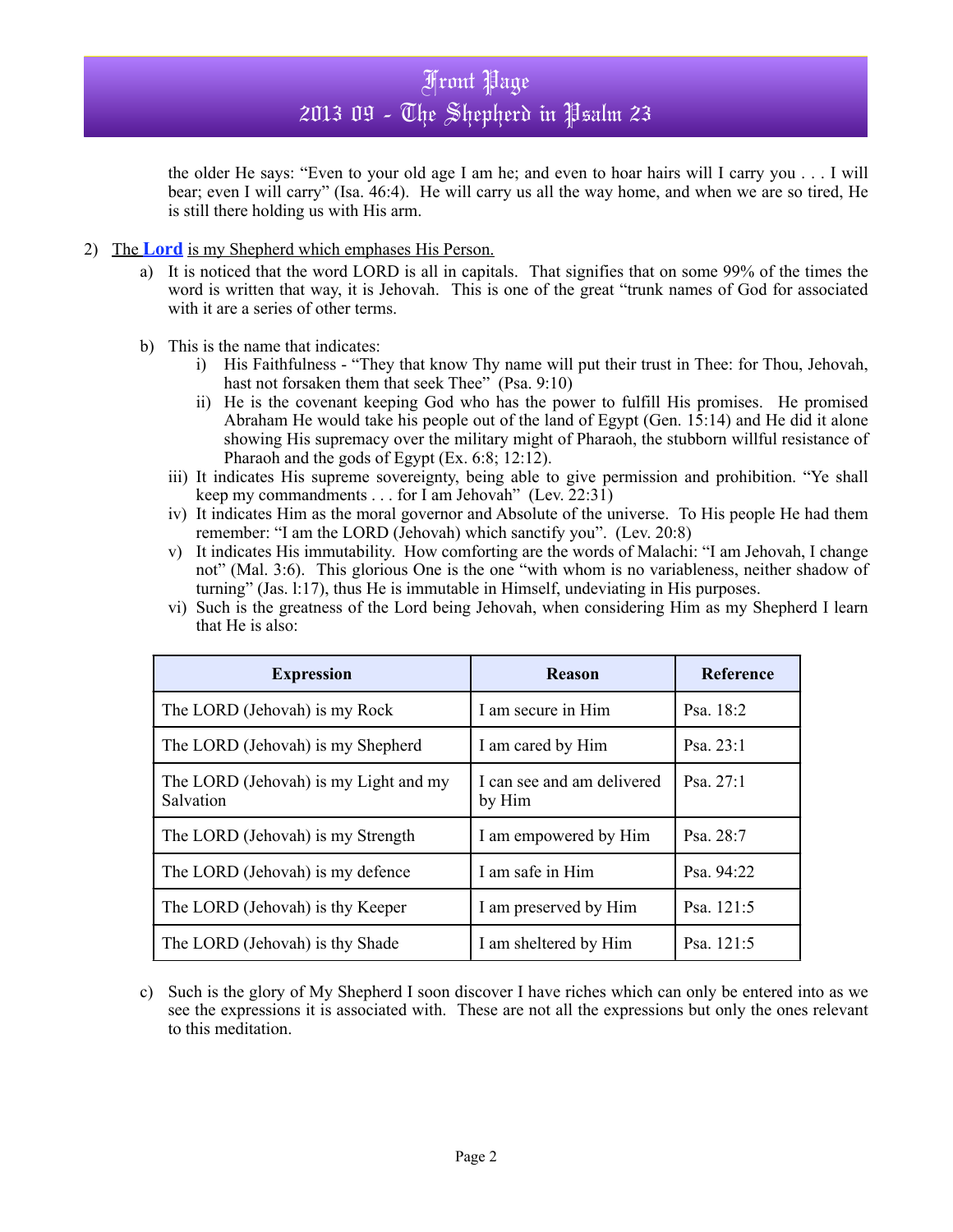# Front Page 2013 09 - The Shepherd in Psalm 23

| <b>Aspect of Jehovah</b><br>my Shepherd | <b>Title</b>          | <b>Truth indicated</b>         | <b>Reference</b> |
|-----------------------------------------|-----------------------|--------------------------------|------------------|
| <b>His Character</b>                    | Jehovah El            | The LORD God of truth          | Psa. 31:5        |
| <b>His Person</b>                       | Jehovah Elohim        | The LORD God                   | Gen. 2:4         |
| <b>His Activities</b>                   | Jehovah Jerith        | The LORD who sees and provides | Gen. 22:14       |
|                                         | Jehovah Ropheca\Rapha | The LORD that heals            | Ex. 15:26        |
|                                         | Jehovah Mekaddishkem  | The LORD God who sanctifies    | Lev. 20:8        |
|                                         | Jehovah Asah          | The LORD our Maker             | Psa. $95:6$      |
|                                         | Jehovah El Gemolah    | The LORD God of recompence     | Jer. 51:56       |
|                                         | Jehovah Shaphat       | The Lord who judges            | Jud. 11:27       |
|                                         | Jehovah Nissi         | The Lord my Banner             | Ex. 17:15        |
|                                         | Jehovah Shalom        | The Lord our peace             | Jud. 6:24        |
|                                         | Jehovah Rohi          | The Lord's my shepherd         | Psa. 23:1        |
|                                         | Jehovah Misgwab       | The Lord our defence           | Psa. 94:22       |

- 3) The Lord **is** my Shepherd which emphases His permanency as Shepherd.
	- a) It is very wonderful to realize that even if it did not say the "the Lord", indicative of His deity, we would still know that the Shepherd was God for several reasons:
		- i) For Him to be the Shepherd in perpetually as indicated by the word "is", requires Him having permanency of life, and thank God this is so for:
			- 1. He is the unchanging God (Mal. 3:6), and is the Lord Jesus who is the same yesterday, today, and forever (Heb. 13:8).
			- 2. When Daniel saw the Lord He was revealed as the "Ancient of Days" (Dan. 7:9, 13, 22).
			- 3. The writer to the Hebrews quotes writing: "thou art the same, and thy years shall not fail" (Heb. 1:12).
			- 4. He is titled in Revelation as: "The Alpha and Omega, the beginning and the end, the first and the last" (Rev. 1:8, 11).
			- 5. How comforting to know that David, six hundred years B C, could say: "The Lord **IS** my Shepherd". Peter, Paul, John, James, etc., all could say the same, the "church fathers could each say it, and today in 2013 I, with every other saint on the face of the earth and all those who ever will be, can assuredly say: "The Lord **is** my Shepherd"
		- ii) Furthermore, He would have to know the condition of every saint which would indicate His omniscience. The wise man informs us that the shepherd must know the state of his flocks (Prov. 27:23), our Lord informs us: "I know My sheep" (Jn. 10:14). The Lord knew all our ways intellectually, but as He has wrestled with us He has gotten to know our ways by experience. In Genesis the man who is the Lord wrestled with Jacob (Gen. 32:24), so He does so often with us. He knows what lies ahead of me and what I have done. I thank God for that for since He knows the temptations and trials which lie ahead, and the struggles I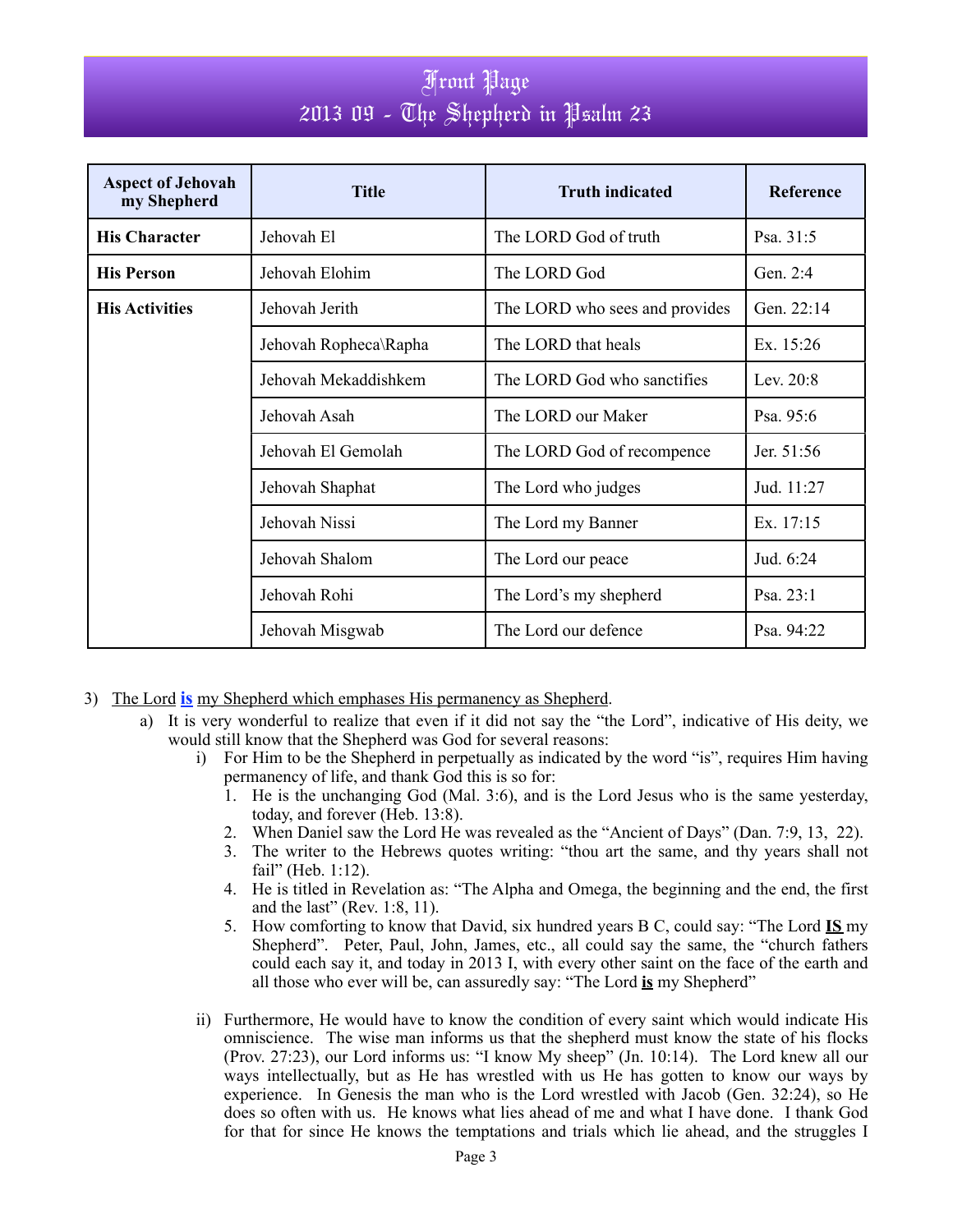experience, He comes to me in His Melchizedek priesthood to strengthen, and when I fall He is there as my Advocate with the Father.

- iii) Being the Shepherd to all the sheep at all times requires His omnipresence for every saint irrespective of where they are. It matters not if they are high in an aircraft or on the open seas, if in the cold frozen wastes of Siberia or the tropical islands of the South Pacific, in major cities of the world or a cottage isolated from the nearest neighbor, alone in a prison cell or with a Biblical convention of thousands, each can look upward and say: "The LORD **is** my Shepherd". What a blessedness!
- iv) Therefore, having a shepherd who lives in perpetuity and knows every saint and all about them, could not be anyone other than a divine Person. Having said that, I give thanks it does say: "The LORD **is** my Shepherd"
- 4) The Lord is **my** Shepherd which emphases my relationship to Him.
	- a) When reading Psalms 22 and 23 it is observed that personal pronouns are used extensively in them, but with a difference.
		- 1. In Psalm 22 they refer to the Lord. Note the words: "My" (v.1, 10, 14, 15, 16, 18, 20, 22, 25); "me" (v.1, 7, 9, 11, 12, 16, 17, 19, 21); "I" (v.2, 6, 10, 14, 17, 22, 25).
		- 2. When turning to Psalm 23 the personal pronouns refer to the believer. Note the words: "My" (v. 1, 3, 5, 6); "I" (v.1, 4, 6); "me" (v.2, 3, 4, 5, 6).

How blessed to know that had there been no other, He suffered to be My Shepherd.

- 5) The Lord is my **Shepherd** which emphases His character and work.
	- a) The Lord stands unique and without parallel for He is the "Good Shepherd" (Jn. 10:11), the Shepherd and Bishop of our souls (1 Pet. 2:25), the Chief Shepherd (1 Pet. 5:4), and the Great Shepherd (Heb. 13:20). David walked through the valley of the shadow of death but never went into death (1 Sam. 17:19; 21:9), Jonah went in to the valley of death but it was not physical death (Jon. 2:2-6), but the Lord did not just go into the valley of death. He of His own volition entered death, and He has been glorified in a way none other ever was. God has raised Him from the dead (Heb. 13:20).

I have a Shepherd, One I love so well; How He has blessed me tongue can never tell; On the cross He suffered, shed His blood and died, That I might ever in His love confide.

### *Refrain:*

*Following Jesus, ever day by day, Nothing can harm me when He leads the way; Darkness or sunshine, whate'er befall, Jesus, the Shepherd, is my All in All.*

Pastures abundant doth His hand provide, Still waters flowing ever at my side, Goodness and mercy follow on my track, With such a Shepherd nothing can I lack.

When I would wander from the path astray, Then He will draw me back into the way; In the darkest valley I need fear no ill, For He, my Shepherd, will be with me still.